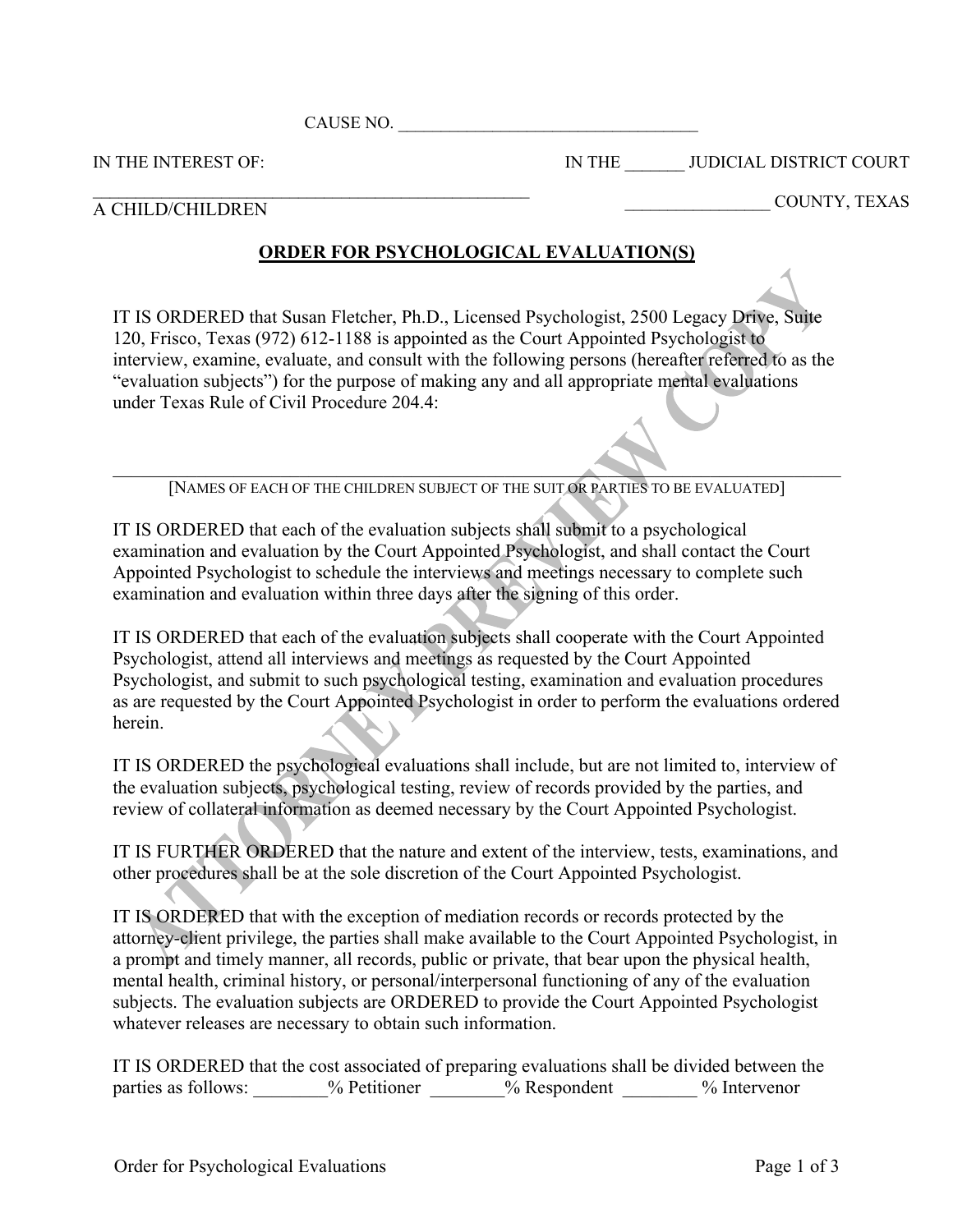The parties are ORDERED to pay their respective portions of these costs at such times and in such amounts as the Court Appointed Psychologist may direct.

IT IS ORDERED that the Court Appointed Psychologist shall testify at any deposition or hearing in this case at the written request of any attorney of record or party who represents themselves upon issuance of a subpoena, however, unless otherwise ordered by the Court, the requesting party shall be responsible for the Court Appointed Psychologist's customary and usual fees for testifying and said fees shall be paid in advance prior to the hearing and payment of said fees shall be a condition precedent to the requested testimony, unless otherwise ordered by the Court or agreed upon by the Court Appointed Psychologist and the requesting party.

IT IS ORDERED that the Court Appointed Psychologist shall prepare, at least thirty days prior to trial, a detailed written report of the evaluation ordered herein, setting out the Court Appointed Psychologist's findings and recommendations, including results of all tests made, diagnoses, opinions and conclusions ("the Report").

IT IS ORDERED that the Report shall not be filed with the Court in this case, but that such Report is admissible in evidence for all purposes.

IT IS ORDERED the Report shall be contemporaneously delivered to each attorney for a party, each Amicus Attorney or Guardian Ad Litem involved in the case, and to any party who represents themselves.

IT IS ORDERED that each party (1) shall use the Report of the Court Appointed Psychologist only for the purpose of the proceedings in this suit affecting the parent-child relationship; (2) shall not disclose or disseminate the Report of the Court Appointed Psychologist or any information derived there from to any person for any purpose (including but not limited to relatives, employees and employees of either party) except to such party's attorneys, employees of the party's attorney and any expert retained with respect to the issues involving the parentchild relationship; and (3) shall not use the Report of the Court Appointed Psychologist or information derived there from in any other cause of action or litigation unless in a suit affecting the parent-child relationship and unless the Court determines the Report to be relevant in such suit.

IT IS ORDERED that any attorney of record in this case or a party who represents themselves must file a Motion for Disclosure and obtain an Order from this Court to access any part of the evaluation file of the Court Appointed Psychologist except for the Psychologist's Evaluation Report. Any disclosure of the Psychologist's evaluation file to any designated expert witness(es) shall also require an Order from this Court. The Court-Appointed Psychologist must be copied on any Motion for Disclosure and must receive notice of any hearing on a party's Motion for Disclosure. Except for the Evaluation Report, the Court-Appointed Psychologist shall not disclose any part of her Evaluation File without an Order from this Court.

The parties are advised and IT IS ORDERED that pursuant to Rules 509 and 510, Texas Rules of Evidence, NO RIGHT OF CONFIDENTIALITY OR PRIVILEGE attaches to any